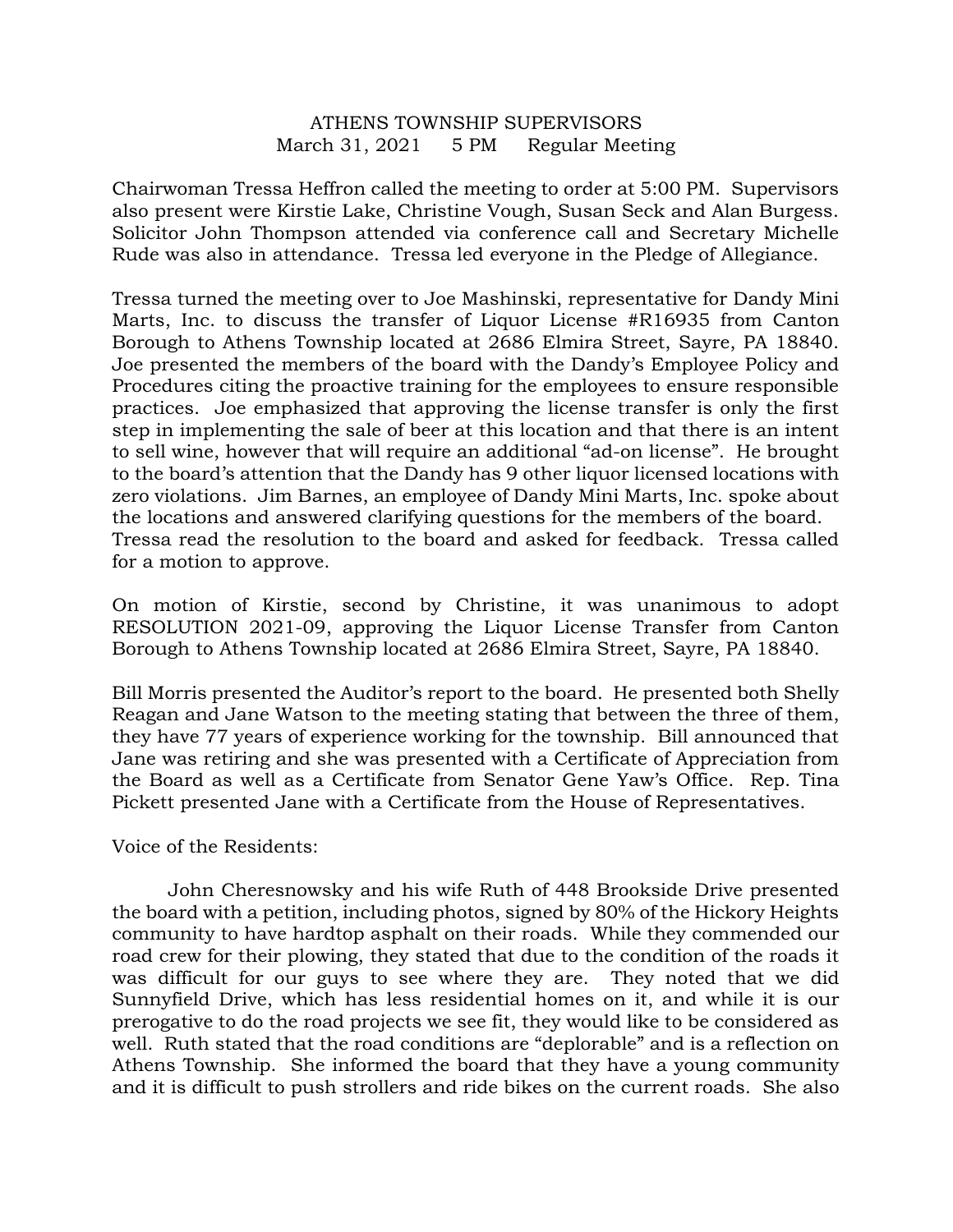Page Two Athens Township Supervisors March 31st, 2021

mentioned that there is wheelchair bound residents that are having difficulties as well. While they understand that we may not have the budget to address this issue now, they request that we have a plan in place to not only address this road but the other roads in the community as well. Tressa stated that we would look at our budget and discuss it with our road master to see what can be done.

Patty Ingrick asked for an update concerning the flooding problem around her house at 171 Sharon Ave. Susan stated that we have 3 estimates: S&A Construction for \$17,995, Vacri for \$61,850, and DGR Excavating for \$20,350 and recommended that the board accept the offer from S&A so that she can get started on this project. She plans on putting 4 drywall tanks providing 2,000 gallons of water storage.

On motion of Alan, second by Tressa, it was unanimous to approve the acceptance of S&A's bid for \$17,995 and begin construction on this project.

Brian Mounts of 3177 Wilawana Rd. expressed his concerns regarding the Bishop Brothers Gravel Mine project. He is an 18-year veteran that served in both Afghanistan and Iraq and is concerned as to how the blasting will impact both him and other veterans with similar experiences. He stated that he wasn't clear on the location of the proposed quarry and Tressa showed him on a map the exact location. Brian then told the board that he was vehemently opposed to the blasting and cited that he chose this location for its serene views and didn't want to have to cut his kayaking trips short to avoid blasting or lose the peace. He also stated the impact it may have on local wildlife. Tressa recommended that he attend the Planning Commission meetings pertaining to this project.

Richard Bean was present for the Parks and Recreation Commission. He said he hasn't heard anything new from Cohen Law Group re: Spectrum franchise audit. The loan for the park expansion stands at \$105,880. The school district has not been able to walk the Dunkley Hill property. It is looking good for the Marcellus Legacy Grant (90% grant) to resurface Round Top Road in the park. They have not received any additional funds for the overlook. The fire company took down the star and it is now in storage. The new restroom at the ATV trail is leaning because of flooding. Solid Ground Services will be resetting it when the weather breaks. We have insurance to cover it. They will be providing an estimate when the snow melts off. They are redoing the park brochure. Park inspection will be at Tozer's Landing at 9:30 AM on April 3rd. Barry will start April 12<sup>th</sup>. Round Top will open May 15<sup>th</sup>. The Junction Canal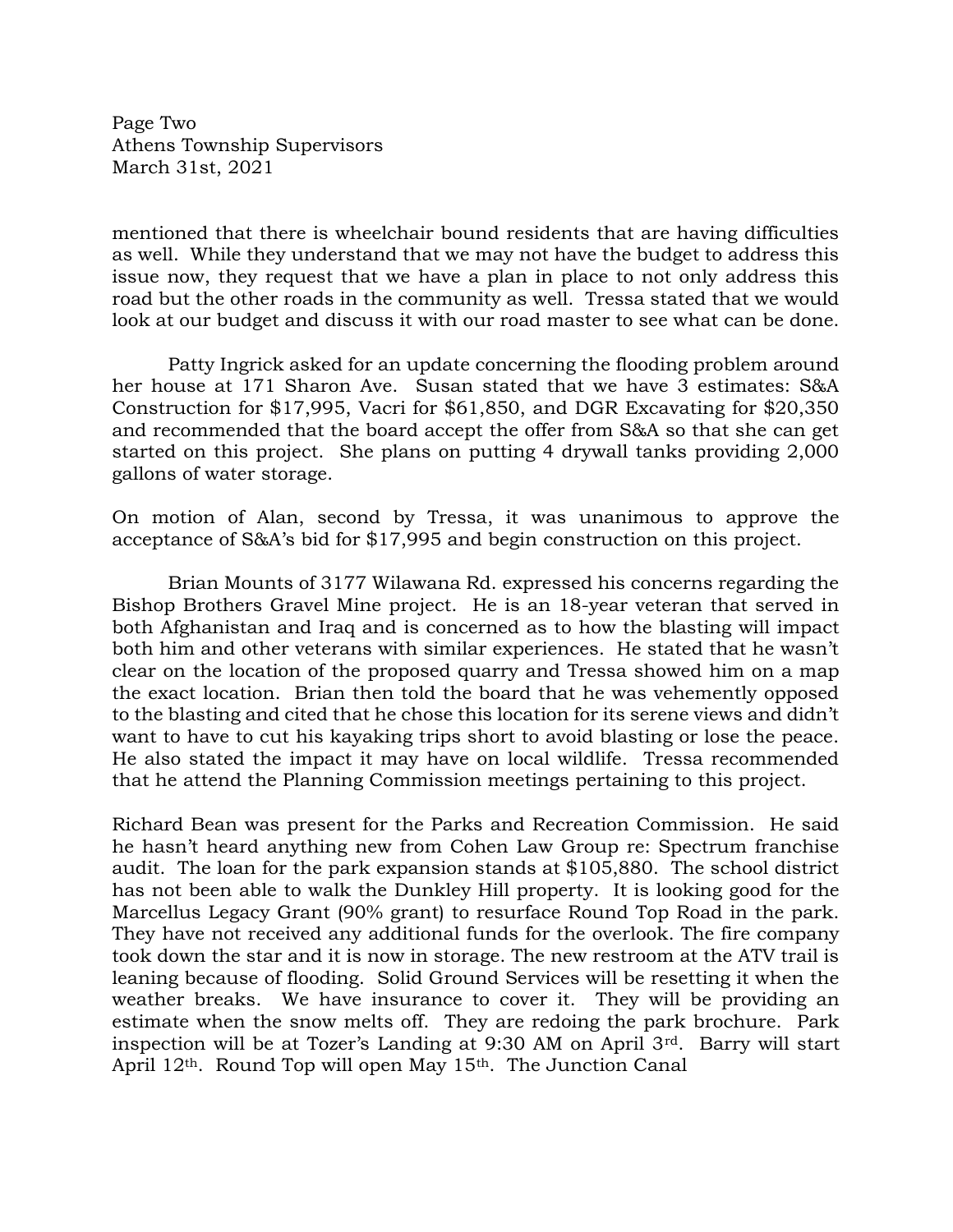Page Three Athens Township Supervisors March 31st, 2021

surveying will cost \$5000 and will come out of the park budget. Tressa told Richard she talked to the History Club at school about interviewing Bobbie Blanchard to gather history from her. Tressa will let Richard know when/if this will happen. Richard said he has the cemetery on his Eagle project list, but the township would have to pay for it. Susan informed the board that a student, Gage Stahl, and his family took it upon themselves to clean it up. They did about 40hours of work and Gage has volunteered to maintain it as long as he is in high school. The lights for the Memorial were repaired by Mountain Lake Electric at a cost of \$2137.

The supervisors reviewed the proposed Thomas Ave. Bridge detour plan.

On motion of Tressa, second by Kirstie, it was unanimous to approve Edmund Reid's PSATS Emergency Management Membership.

On motion of Alan, second by Susan, it was unanimous to ratify the renewals of the COVID emergency declaration through April 6, 2021.

On motion of Kirstie, second by Alan, it was unanimous to approve the renewal of our Morning Times subscription for the next year.

On motion of Christine, second by Alan, it was unanimous to approve the minutes of February 24, 2021 and the Conditional Use Decision minutes for February 24, 2021 as written.

On motion of Kirstie, second by Susan, it was unanimous to pay the monthly bills as submitted. A complete listing of revenues and expenditures is on file in the office of the Treasurer.

On motion of Kirstie, second by Christine, it was unanimous to accept the monthly reports as submitted.

Correspondence/Information was as listed in the meeting agenda.

Chairwoman Heffron took the Board into executive session at 6:15 PM for personnel and pending litigation. The regular meeting reconvened at 7:15 PM.

On motion of Tressa, second by Kirstie, it was unanimous to submit a letter requesting a time extension of one year for Reimbursement Agreement Number 033576, Thomas Ave. Bridge project.